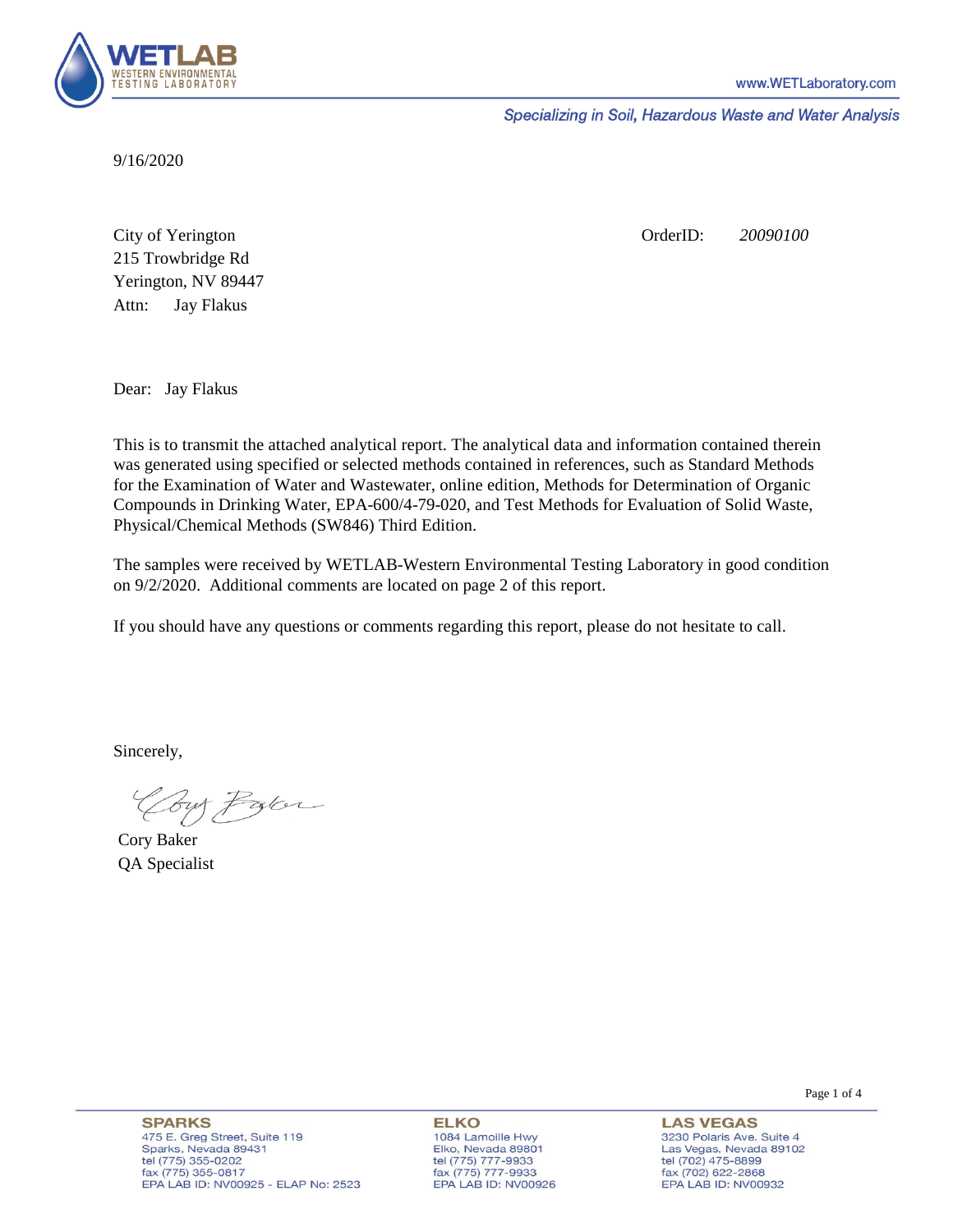### *City of Yerington - 20090100*

### **Specific Report Comments**

None

| <b>Report Legend</b> |                          |                                                                                                                                                                                                                           |
|----------------------|--------------------------|---------------------------------------------------------------------------------------------------------------------------------------------------------------------------------------------------------------------------|
| B                    |                          | -- Blank contamination; Analyte detected above the method reporting limit in an associated blank                                                                                                                          |
| D                    | $- -$                    | Due to the sample matrix dilution was required in order to properly detect and report the analyte. The reporting limit has<br>been adjusted accordingly.                                                                  |
| HT                   |                          | Sample analyzed beyond the accepted holding time                                                                                                                                                                          |
| J                    |                          | The reported value is between the laboratory method detection limit and the laboratory practical quantitation limit. The<br>reported result should be considered an estimate.                                             |
| K                    | $\overline{\phantom{a}}$ | The TPH Diesel Concentration reported here likely includes some heavier TPH Oil hydrocarbons reported in the TPH<br>Diesel range as per EPA 8015.                                                                         |
| L                    |                          | The TPH Oil Concentration reported here likely includes some lighter TPH Diesel hydrocarbons reported in the TPH Oil<br>range as per EPA 8015.                                                                            |
| M                    |                          | The matrix spike/matrix spike duplicate (MS/MSD) values for the analysis of this parameter were outside acceptance<br>criteria due to probable matrix interference. The reported result should be considered an estimate. |
| N                    | $\overline{\phantom{a}}$ | There was insufficient sample available to perform a spike and/or duplicate on this analytical batch.                                                                                                                     |
| NC                   |                          | Not calculated due to matrix interference                                                                                                                                                                                 |
| QD                   | $\overline{\phantom{a}}$ | The sample duplicate or matrix spike duplicate analysis demonstrated sample imprecision. The reported result should be<br>considered an estimate.                                                                         |
| QL                   |                          | The result for the laboratory control sample (LCS) was outside WETLAB acceptance criteria and reanalysis was not<br>possible. The reported data should be considered an estimate.                                         |
| S                    |                          | Surrogate recovery was outside of laboratory acceptance limits due to matrix interference. The associated blank and LCS<br>surrogate recovery was within acceptance limits                                                |
| SC                   |                          | Spike recovery not calculated. Sample concentration $>4X$ the spike amount; therefore, the spike could not be adequately<br>recovered                                                                                     |
| U                    |                          | The analyte was analyzed for, but was not detected above the level of the reported sample reporting/quantitation limit. The<br>reported result should be considered an estimate.                                          |
| $\sim$               |                          | $\mathbf{1}$ $\mathbf{1}$ $\alpha$                                                                                                                                                                                        |

#### **General Lab Comments**

Per method recommendation (section 4.4), Samples analyzed by methods EPA 300.0 and EPA 300.1 have been filtered prior to analysis.

The following is an interpretation of the results from EPA method 9223B:

A result of zero (0) indicates absence for both coliform and Escherichia coli meaning the water meets the microbiological requirements of the U.S. EPA Safe Drinking Water Act (SDWA). A result of one (1) for either test indicates presence and the water does not meet the SDWA requirements. Waters with positive tests should be disinfected by a certified water treatment operator and retested.

Per federal regulation the holding time for the following parameters in aqueous/water samples is 15 minutes: Residual Chlorine, pH, Dissolved Oxygen, Sulfite.

**ELKO** 1084 Lamoille Hwy Elko, Nevada 89801 tel (775) 777-9933<br>fax (775) 777-9933 EPA LAB ID: NV00926

**LAS VEGAS** 3230 Polaris Ave. Suite 4 Las Vegas, Nevada 89102 tel (702) 475-8899<br>fax (702) 622-2868 EPA LAB ID: NV00932

Page 2 of 4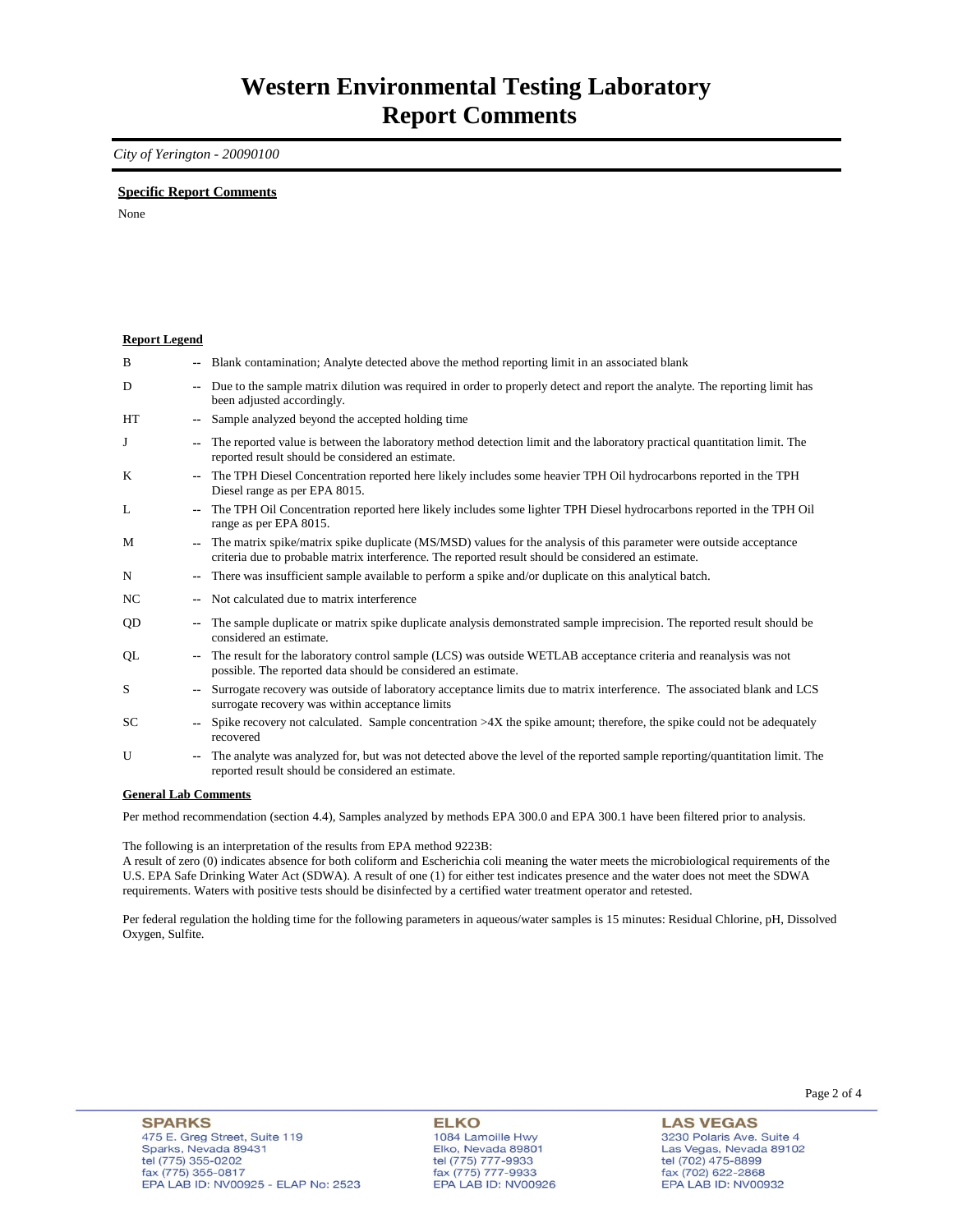# **Western Environmental Testing Laboratory Analytical Report**

| <b>City of Yerington</b><br>215 Trowbridge Rd<br>Yerington, NV 89447<br>Jay Flakus<br>Attn:<br><b>Phone:</b> $(775)$ 302-1155 | <b>Fax:</b><br><b>NoFax</b>     |                |              |    | <b>Date Printed:</b><br>OrderID:                                                | 9/16/2020<br>20090100 |         |
|-------------------------------------------------------------------------------------------------------------------------------|---------------------------------|----------------|--------------|----|---------------------------------------------------------------------------------|-----------------------|---------|
| LY-0255-C/OPEN<br><b>PO\Project:</b><br><b>Customer Sample ID:</b><br><b>WETLAB Sample ID:</b>                                | W05: Mason Well<br>20090100-001 |                |              |    | <b>Collect Date/Time:</b> 9/2/2020 08:45<br><b>Receive Date:</b> 9/2/2020 13:32 |                       |         |
| Analyte                                                                                                                       | Method                          | <b>Results</b> | <b>Units</b> | DF | RL                                                                              | Analyzed              | LabID   |
| <b>Trace Metals by ICP-OES</b><br>Sodium<br><b>Sample Preparation</b>                                                         | EPA 200.7                       | 28             | mg/L         |    | 1.5                                                                             | 9/9/2020              | NV00925 |
| Drinking Water Prep                                                                                                           | N/A                             | DW200908-1A    |              |    |                                                                                 | 9/8/2020              | NV00925 |

*DF=Dilution Factor, RL = Reporting Limit (minimum 3X the MDL), ND = Not Detected <RL or <MDL (if listed)* Page 3 of 4

**SPARKS** 475 E. Greg Street, Suite 119 Sparks, Nevada 89431<br>tel (775) 355-0202<br>fax (775) 355-0817 EPA LAB ID: NV00925 - ELAP No: 2523 **ELKO** 1084 Lamoille Hwy Elko, Nevada 89801<br>tel (775) 777-9933<br>fax (775) 777-9933 EPA LAB ID: NV00926

**LAS VEGAS** 3230 Polaris Ave. Suite 4 Las Vegas, Nevada 89102<br>tel (702) 475-8899<br>fax (702) 622-2868<br>EPA LAB ID: NV00932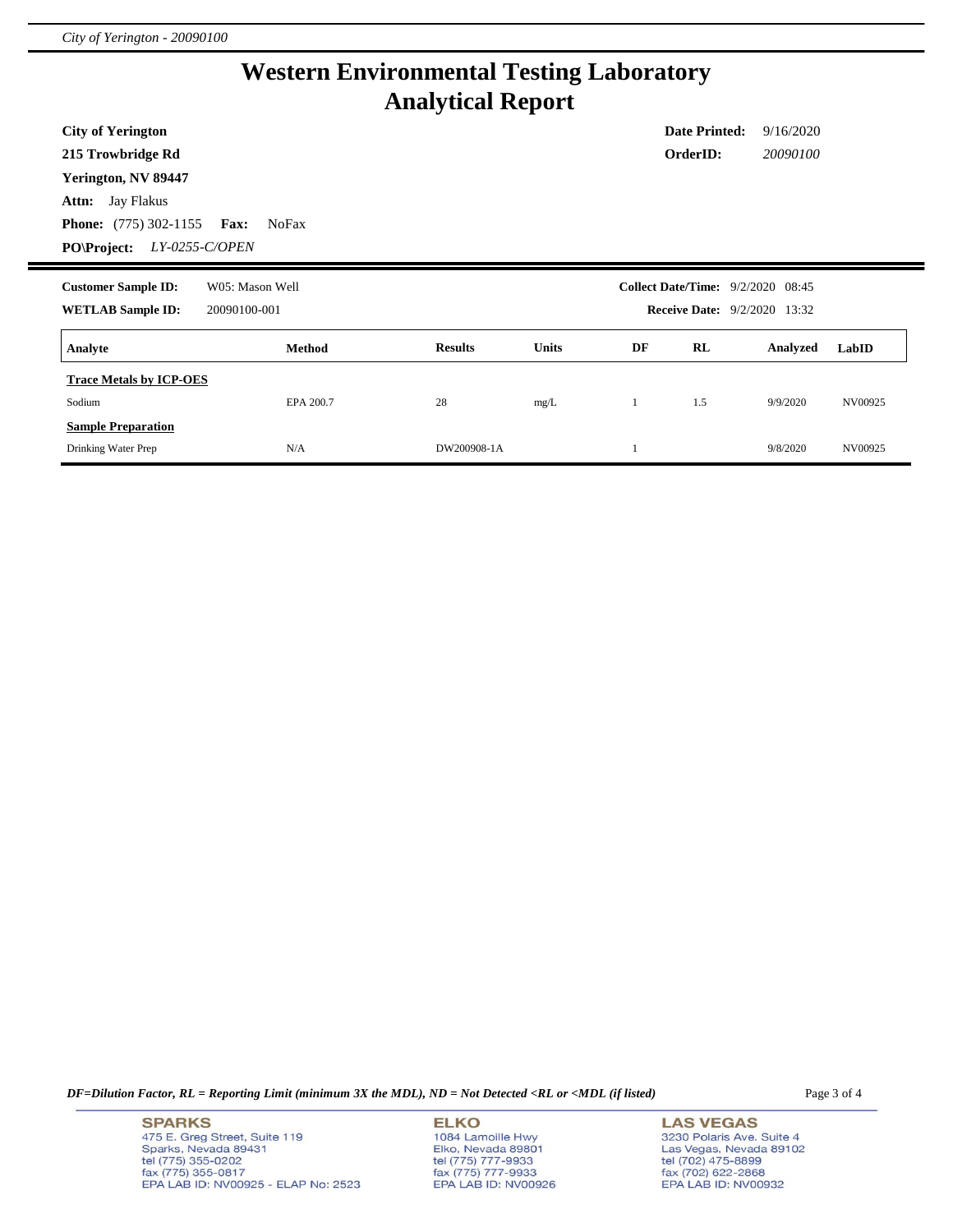# **Western Environmental Testing Laboratory QC Report**

| <b>OCBatchID</b>        | <b>QCType</b>    | <b>Parameter</b> |               | <b>Method</b>                 | <b>Result</b>                  | Actual              | $%$ Rec                     |                              | <b>Units</b> |            |                        |            |
|-------------------------|------------------|------------------|---------------|-------------------------------|--------------------------------|---------------------|-----------------------------|------------------------------|--------------|------------|------------------------|------------|
| QC20090362              | Blank 1          | Sodium           |               | EPA 200.7                     | ND                             |                     |                             |                              | mg/L         |            |                        |            |
| <b>OCBatchID</b>        | <b>QCType</b>    | <b>Parameter</b> |               | Method                        | Result                         | Actual              | $%$ Rec                     |                              | <b>Units</b> |            |                        |            |
| QC20090362              | LCS <sub>1</sub> | Sodium           |               | EPA 200.7                     | 10.4                           | 10.0                | 104                         |                              | mg/L         |            |                        |            |
| <b>QCBatchID QCType</b> |                  | Parameter        | <b>Method</b> | <b>Spike</b><br><b>Sample</b> | <b>Sample</b><br><b>Result</b> | MS<br><b>Result</b> | <b>MSD</b><br><b>Result</b> | <b>Spike</b><br><b>Value</b> | <b>Units</b> | MS<br>%Rec | <b>MSD</b><br>$%Rec$ % | <b>RPD</b> |
| QC20090362 MS 1         |                  | Sodium           | EPA 200.7     | 20090066-001                  | 7.66                           | 17.9                | 18.4                        | 10                           | mg/L         | 102        | 107                    | 3          |

*DF=Dilution Factor, RL = Reporting Limit (minimum 3X the MDL), ND = Not Detected <RL or <MDL (if listed)* Page 4 of 4

**SPARKS** 475 E. Greg Street, Suite 119 Sparks, Nevada 89431<br>tel (775) 355-0202<br>fax (775) 355-0817 EPA LAB ID: NV00925 - ELAP No: 2523 **ELKO** 1084 Lamoille Hwy Elko, Nevada 89801<br>tel (775) 777-9933<br>fax (775) 777-9933 EPA LAB ID: NV00926

**LAS VEGAS** 3230 Polaris Ave. Suite 4 Las Vegas, Nevada 89102<br>tel (702) 475-8899<br>fax (702) 622-2868<br>EPA LAB ID: NV00932